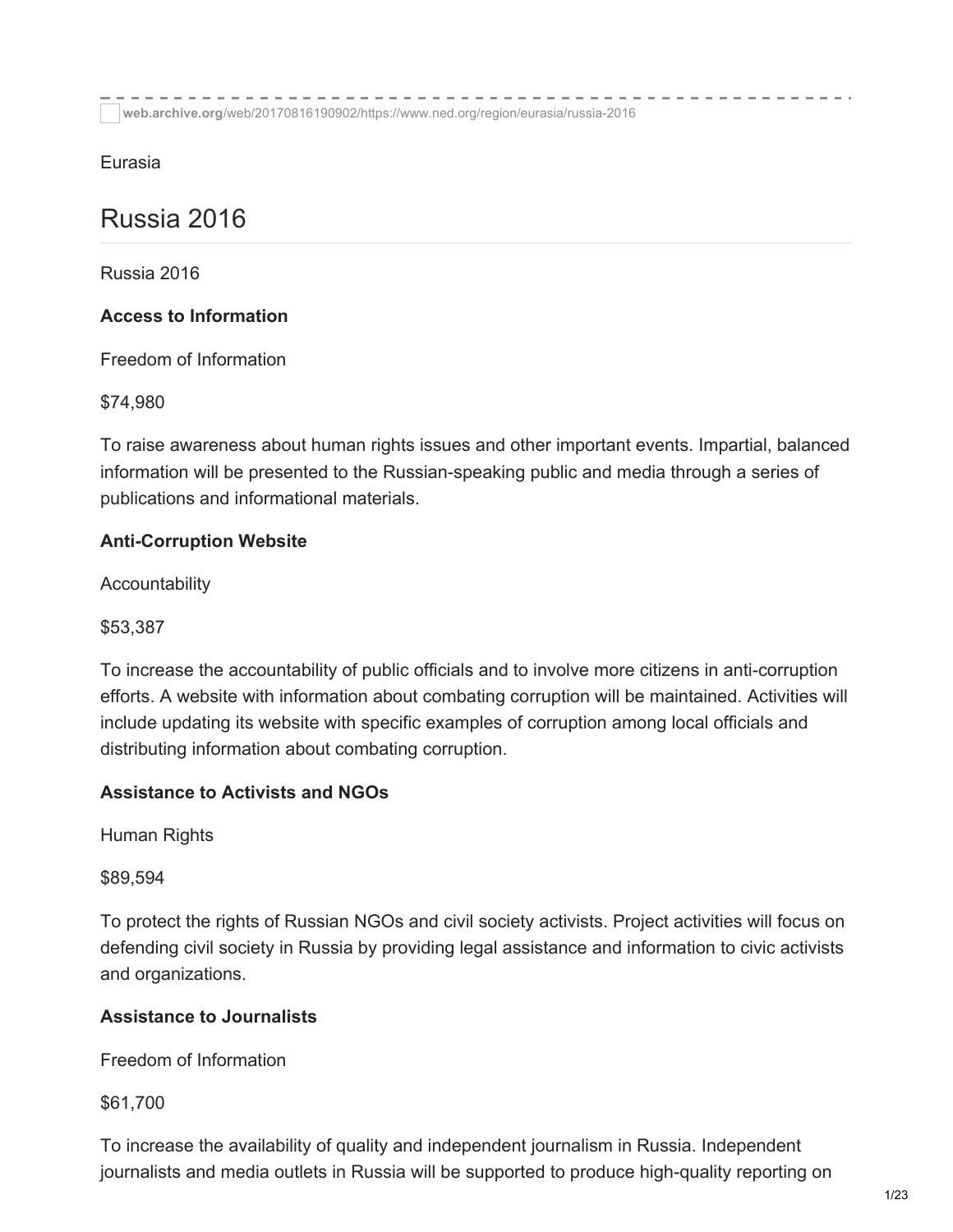important social issues.

## **Assisting Civil Society**

Human Rights

\$55,800

To reduce the incidence of human rights violations by law enforcement agencies. Project activities will include advocating on behalf of victims of human rights violations and coordinating efforts to resist attempts by the government to persecute civil society organizations.

## **Building the Voice of Business**

Developing Market Economy

\$245,375

To increase access to well-researched and independent information about Russia's economy and to create and reinforce links between Russian emigres and reform-oriented SME owners in Russia, the Center will create an online information platform on which members of the Russian small and medium-sized enterprise community can have open discussions about trends in the country's business climate. The Center will also target audiences in the émigré community to foster dialogue within Russia and encourage greater diversity of thought and opinion on the country's economic policies.

#### **Civic Education**

Civic Education

\$40,360

To promote democratic ideas and values. Seminars on democratic ideas and values will be organized. Topics will seek to educate people on how best to teach citizens about their rights and the difference this knowledge can make in their everyday lives.

## **Leadership Training**

Civic Education

\$100,000

To build the capacity of civil society activists. A civic participation and leadership education program will be implemented.

## **Civil Society Support**

Democratic Ideas and Values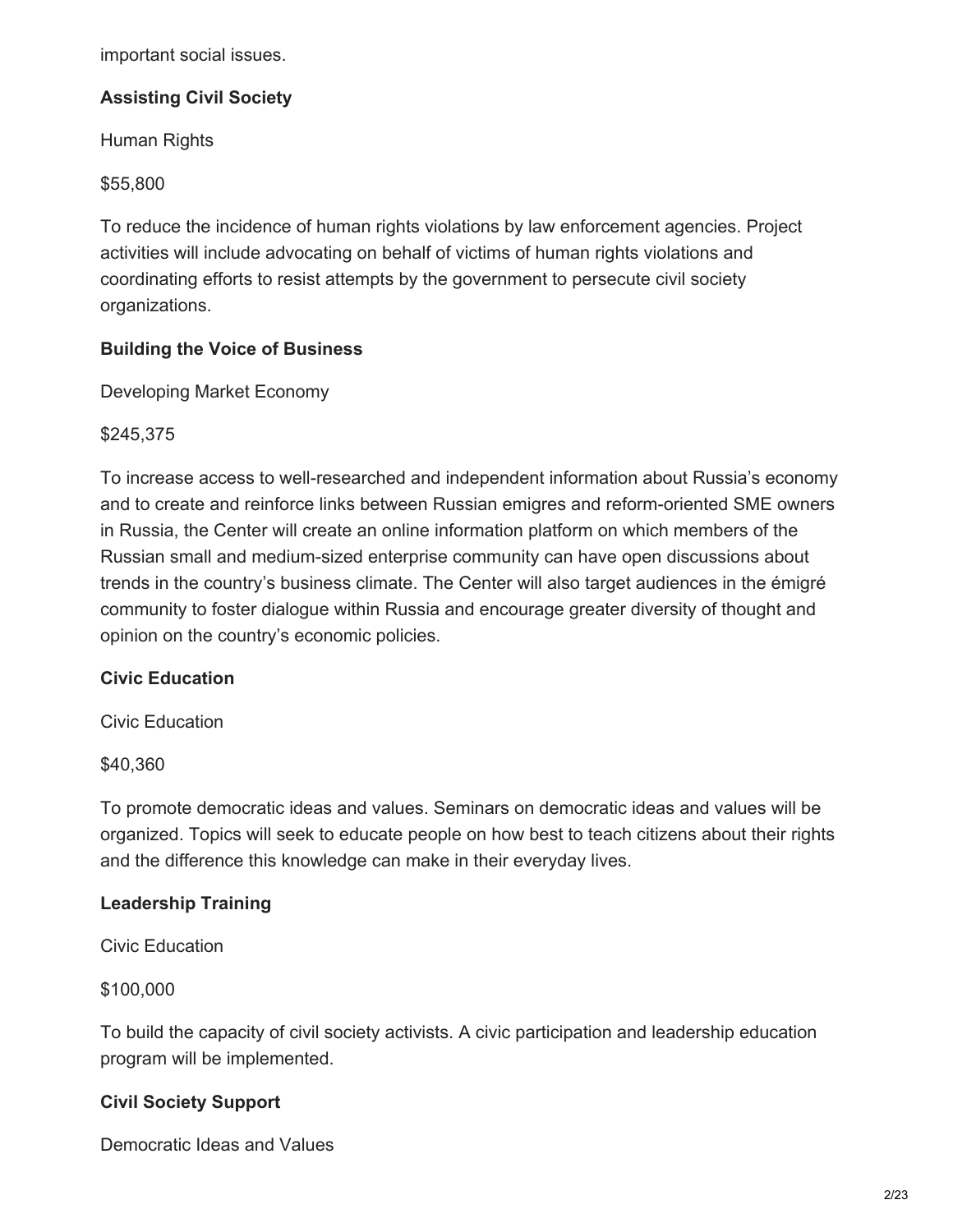## \$155,750

To support civic education and public dialogue. Events will be hosted, including public discussions, seminars, lectures, roundtables and trainings, and civil society activists and organizations will be networked.

## **Counteracting Discrimination Against Minorities**

Human Rights

\$47,120

To reduce instances of hate crimes. A series of trainings for volunteers, activists and members of the community at large will be conducted on public activism and means of responding to hate crimes.

## **Countering Transborder Corruption**

**Accountability** 

\$98,370

To increase the capacity and effectiveness of those working to combat Russian transborder corruption. Activities will include creatomg international networks between activists, journalists, and others seeking to develop new tools for exposing transborder corruption and its international consequences and to enhance the effectiveness of international and domestic accountability mechanisms in affected countries. A series of seminars for Russian and European anti-corruption activists and investigative journalists will be conducted, a corruption researcher's handbook will be published, an international conference on transborder corruption issues will be held, and an analytical report on the topic will be published.

## **Defending Freedom of Information**

Freedom of Information

\$59,500

To raise public awareness about freedom of information issues and to defend citizens' right to freedom of expression. Legal assistance will be provided and advocacy will be conducted.

## **Defending Human Rights**

Human Rights

\$59,521

To raise the awareness of human rights violations and to lower tensions between minority communities and local officials. Free legal aid will be rendered and a series of roundtables and conferences to deepen local understanding of human rights will be conducted.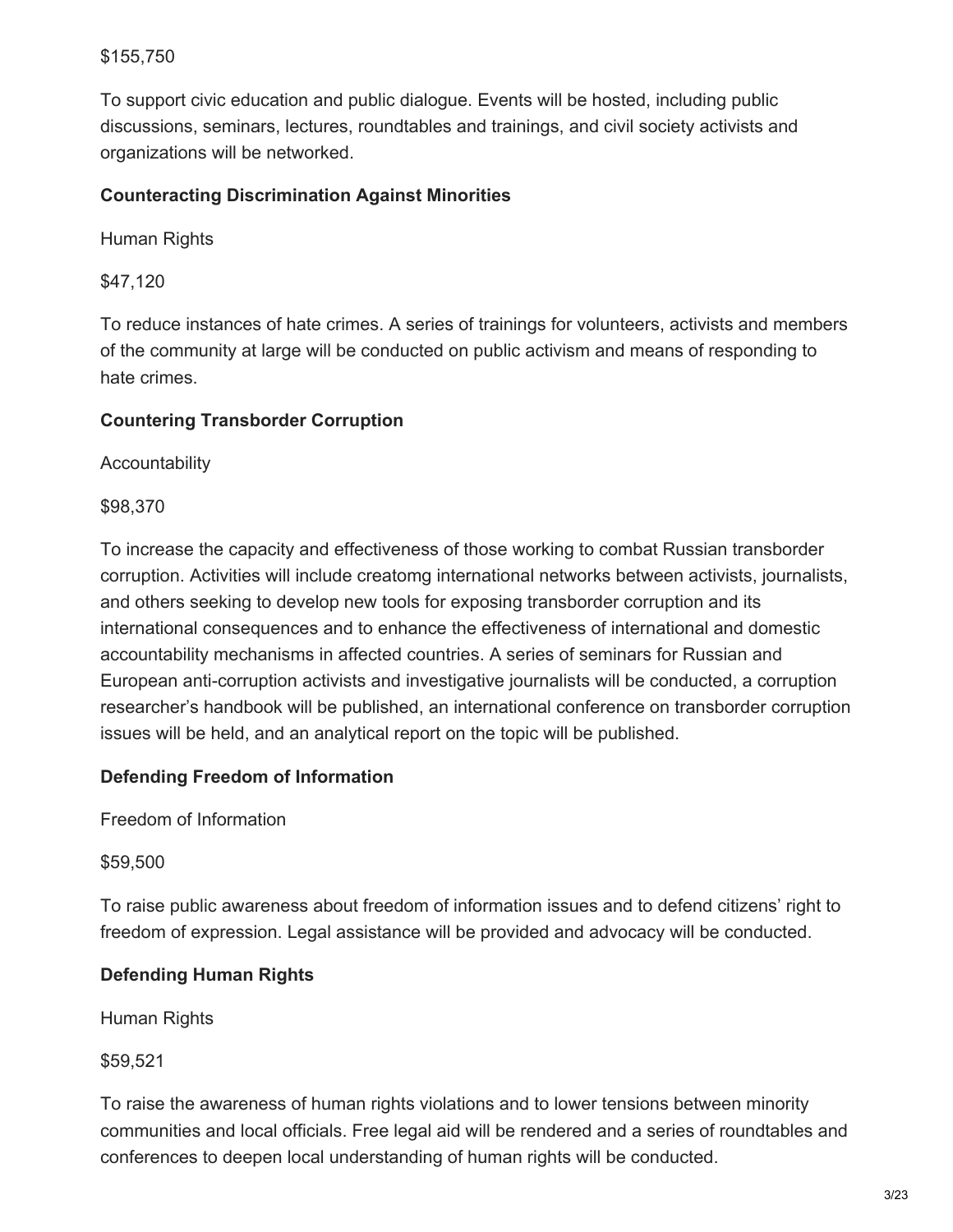# **Defending Human Rights**

Human Rights

\$267,000

To raise awareness of human rights violations and to provide support to victims of human rights violations. Activities will include monitoring the situation with human rights, providing legal defense for victims of human rights violations, and raising public awareness of these issues.

## **Defending Women's Rights**

Human Rights

\$37,820

To promote awareness of women's rights and the role of women in a democratic society. A civic education program addressing women's rights issues will be conducted and legal assistance to women will be offered.

# **Democracy Meeting Point**

Freedom of Information

*Supplement:* \$20,000

To raise awareness of human rights violations and the importance of civil society. Human rights-oriented outreach events will be conducted.

## **Democracy Network**

NGO Strengthening

\$106,872

To support the development of a resource hub for civil society organizations. Awareness will be raised of programs helping democrats at risk to continue their work in increasingly challenging conditions. Activities will also include providing new technical resources to build the capacity of those activists who are developing innovative responses to new repressive legal norms.

## **Diaspora Capacity Building**

Democratic Ideas and Values

\$39,720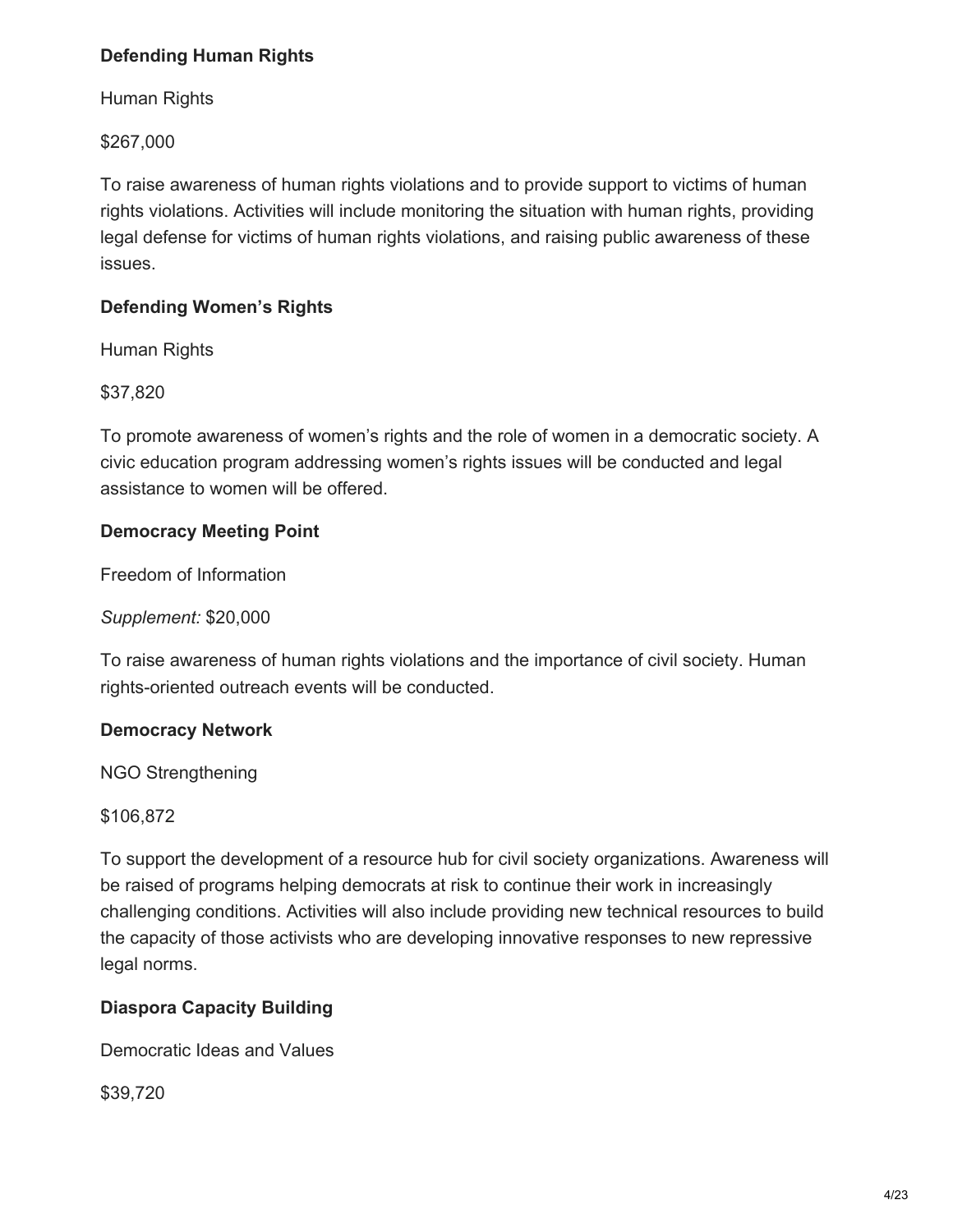To enhance the capacity of the Russian diaspora in Europe. Project activities will include organizing Russians living in Europe and activating their potential to support democratic development in Russia.

## **Digital Journalism Training**

Freedom of Information

\$54,300

To improve the ability of independent Russian-language journalists to conduct research online. Journalists will be trained in digital research techniques, including how to expand their audience, find and verify content, and how best to use publicly available information in their reporting.

# **Engaging Activists in Russia's Regions**

NGO Strengthening

\$46,924

To promote the development of civil society in Russia. Research on local-level civic activism will be carried out and organizations and civic activists will receive support in developing their capacity to plan and conduct activities.

## **Enhancing Advocacy and Communication Capacity of NGOs**

NGO Strengthening

\$54,600

To strengthen the public outreach capacity of civic organizations in Russia. A series of communication and advocacy training programs for Russian activists and representatives of civic organizations will be conducted.

## **Enhancing Public Access to Information**

Freedom of Information

## \$41,180

To provide accurate information to Russian-speaking audiences. Activities will include reporting on current events involving Russia, publishing information online, and working with journalists in order to improve their reporting and expand their readership.

# **Fighting Internet Censorship**

Freedom of Information

\$30,000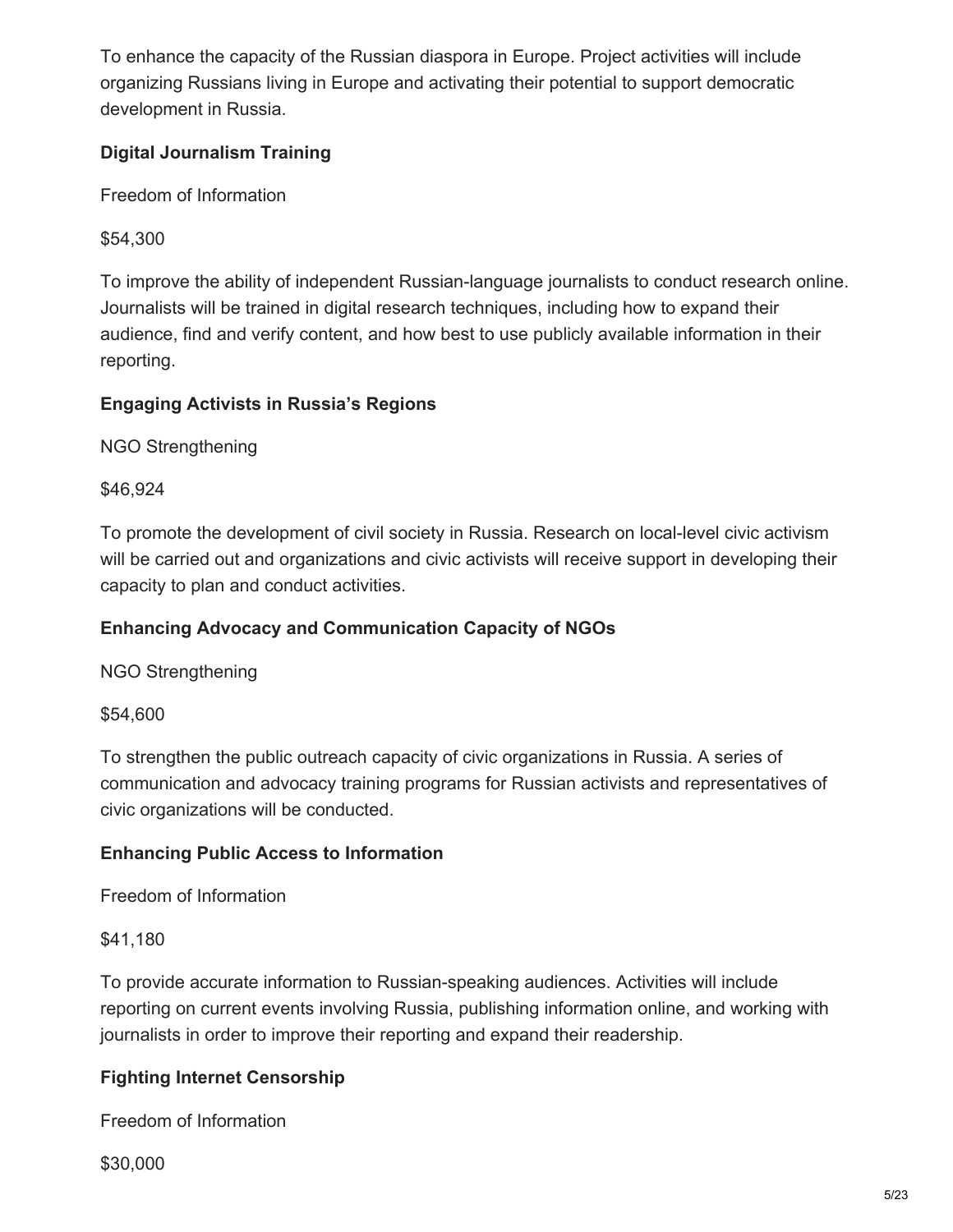To raise public awareness about and combat censorship of online information. Information on freedom of information issues will be published and technical assistance will be provided.

# **Fostering Civic Engagement**

Civic Education

\$51,076

To promote civic consciousness, cultivate better understanding of democratic institutions and values, and foster independent critical thinking. Civic and legal education programs for students will be developed, networking among programs will be encouraged, and technical and information assistance to students will be provided.

# **History and Human Rights**

Civic Education

\$45,900

To foster public awareness and discussion of historical memory and human rights in Russia. Discussions on historical memory will be hosted and a website dedicated to providing information on these issues will be maintained.

# **Human Rights Center**

NGO Strengthening

\$62,170

To promote knowledge of and respect for human rights and to improve access to justice. Human rights and legal education programs for citizens will be conducted and technical and legal assistance to civil society activists will be provided.

## **Human Rights Education**

Human Rights

\$38,112

To raise awareness of human rights and to enable participants to better defend their rights. A series of trainings and roundtables will be conducted to improve participants' awareness of their rights and to develop strategies for defending them.

# **Human Rights Education**

Civic Education

\$24,645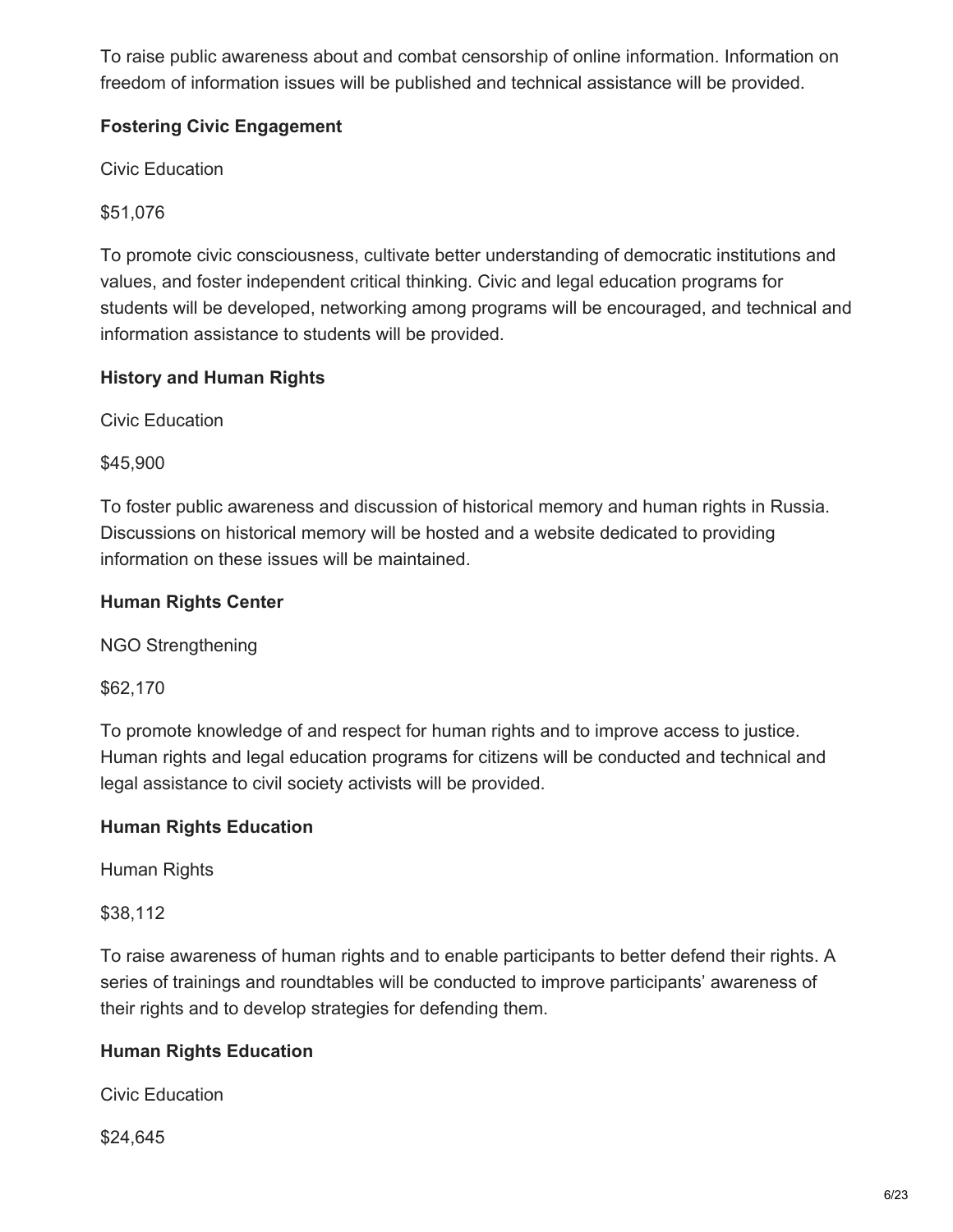To educate youth about human and civil rights and to encourage civic engagement among young people. A series of lectures and training seminars dedicated to discussing these issues and their relevance to citizens' daily lives will be hosted.

## **Human Rights Education**

Civic Education

\$36,169

To educate youth about human rights and civil society. A series of seminars, trainings and debates on these topics will be held for local youth. Capacity building trainings and informational support to youth who are interested in civil society will be offered.

# **Human Rights Education and Legal Assistance**

Human Rights

\$34,700

To promote adherence to laws protecting human rights and to defend migrants' rights. A human rights education and training program for civil society activists will be conducted and legal assistance to migrants on how best to defend their rights will be offered.

# **Human Rights Education and Legal Assistance**

Human Rights

# *Supplement:* \$3,472

To promote adherence to laws protecting human rights and to defend migrants' rights. A human rights education and training program will be conducted and legal assistance to migrants will be provided.

# **Human Rights Networking**

Human Rights

\$56,040

To support local human rights NGOs. A network of regional human rights NGOs will conduct a nationwide human rights monitoring program and carry out public campaigns on issues of local relevance.

# **Human Rights Report**

Human Rights

*Supplement:* \$11,980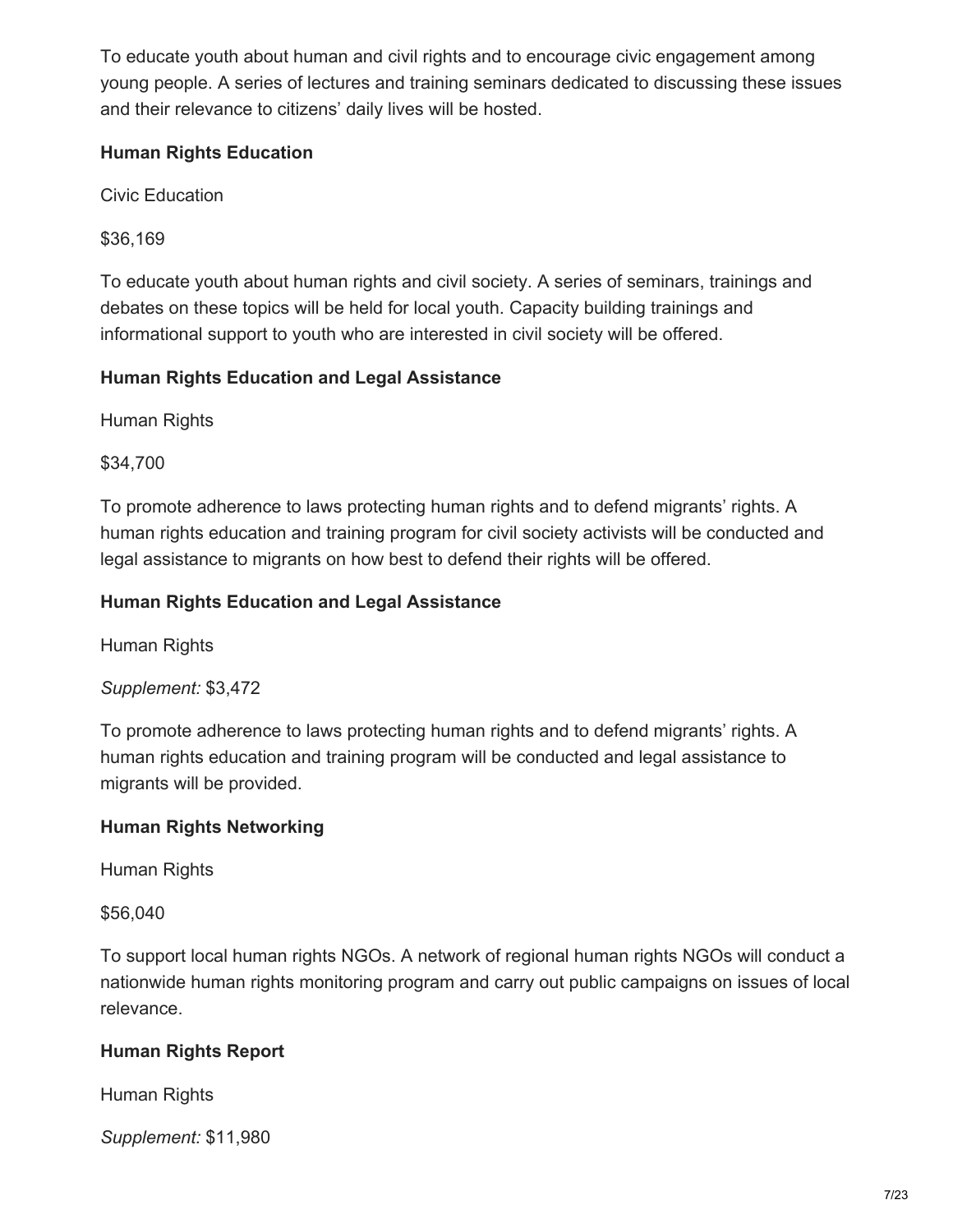To provide a source of balanced and independent information to the Russian public on key social topics. Russian-language reports on pressing social issues will be published on a regular basis and a website with independent analysis and information will be maintained.

## **Human Rights Trainings**

Human Rights

\$25,000

To improve the capacity and independence of local civic initiatives working to address social issues. Volunteers will be trained to monitor human rights and report on the findings of their monitoring activities.

# **Human Rights Website**

Human Rights

\$12,725

To protect the rights of freedom of speech and freedom of assembly in Russia. Informational and legal aid to minority groups and activists will be offered and public awareness campaigns on these issues will be conducted.

## **Improving Access to Information**

NGO Strengthening

\$31,040

To improve access to information, to support grassroots ecological initiatives and to improve the quality of journalistic reporting on access to information issues. The organization will work with journalists and volunteers to teach them about their rights.

## **Increasing Access to Ecological Information**

Freedom of Information

## \$49,978

To improve access to information about human rights and environmental issues. Activities will include consultations with experts in these fields, hosting discussions, and maintaining a website dedicated to discussing these issues in addition to printing informational materials on important and timely topics.

## **Increasing Access to Independent Journalism**

Freedom of Information

\$70,004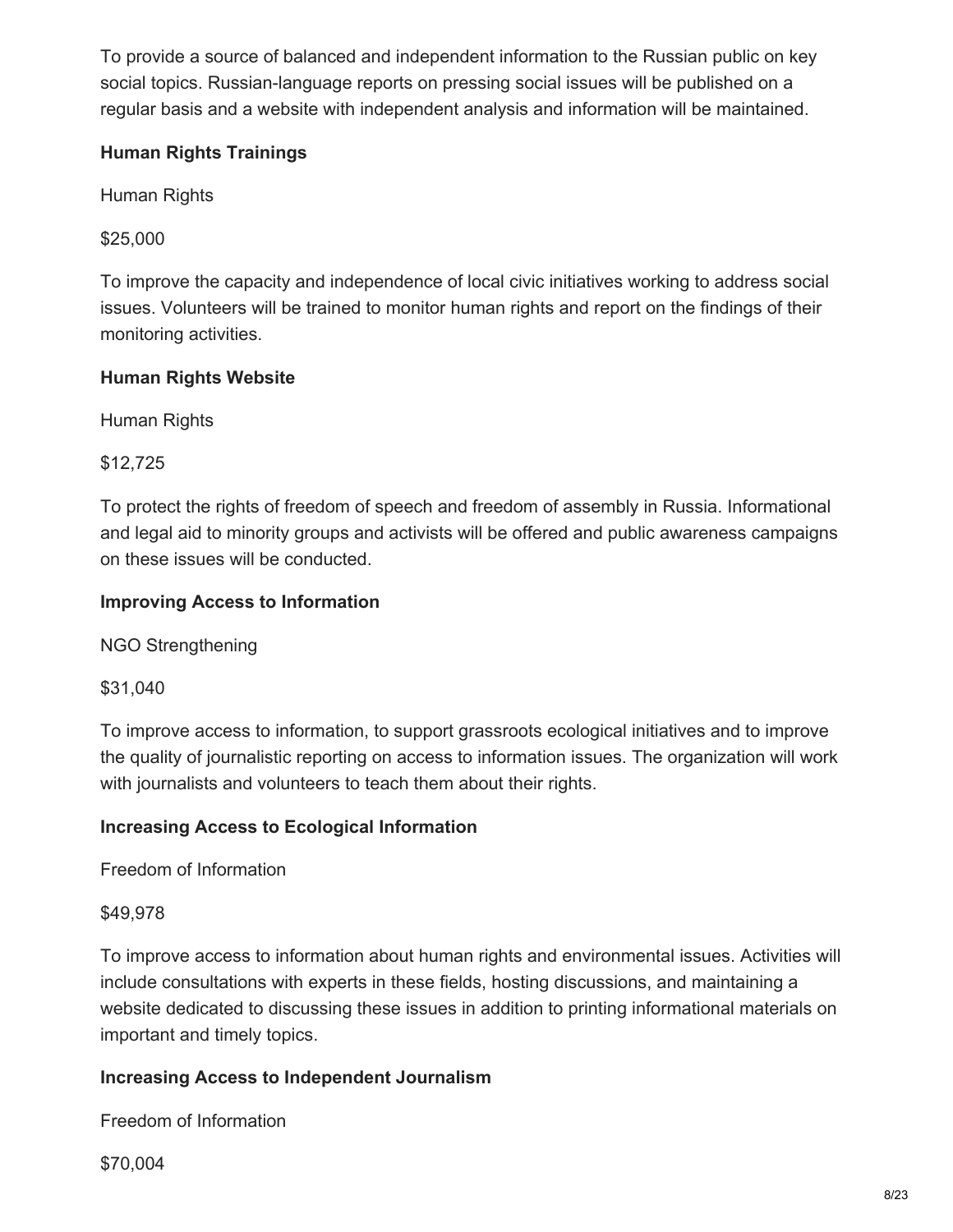To improve the availability of unbiased, locally relevant information and to increase citizen engagement. An online platform for use by independent journalists and civic activists will be maintained.

## **Increasing Access to Information**

Accountability

\$66,896

To provide access to accurate information about important ecological issues. Violations of citizens' rights will be monitored, legal and informational expertise will be offered, and information will be publicized.

## **Increasing Access to Justice**

Rule of Law

\$29,990

To support the rule of law and improve access to justice. Legal support to victims of human rights violations will be offered and activities aimed at raising public awareness on issues concerning the rule of law and access to justice will be conducted.

## **Increasing Access to Justice**

Rule of Law

\$29,636

To support the rule of law and improve access to justice in Russia. Legal support will be provided, and activities aimed at raising public awareness on issues concerning the rule of law and access to justice in Russia will be conducted.

## **Increasing Partner Capacity through Technology**

Political Processes

#### \$175,000

To support capacity building initiatives for civil rights organizations and their staff. Research for groups will be conducted and informational and technical assistance will be offered based on the results of the monitoring.

## **Increasing the Capacity of Civic Activists**

Civic Education

\$43,460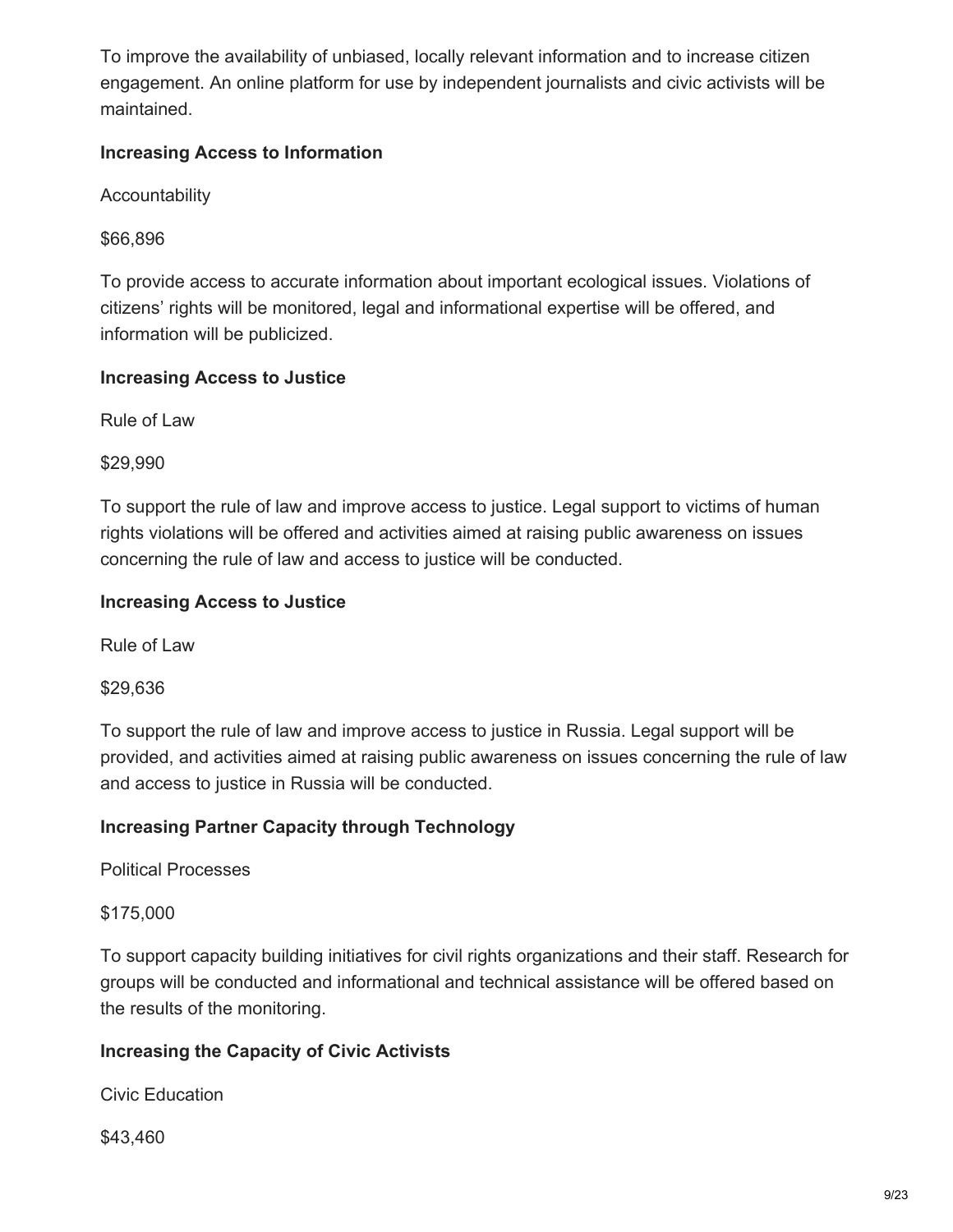To increase the capacity of civic activists. A series of seminars will be conducted to bring activists together to share best practices, discuss security issues, and network with their colleagues.

## **Increasing the Capacity of NGOs**

NGO Strengthening

\$44,500

To increase the capacity of civil society organizations. Representatives of civil society will be trained in human rights history and law. A series of trainings and events for professionals working on these topics will be organized.

## **Independent Internet Television**

Freedom of Information

\$33,200

To provide an independent source of national-level news and analysis of current events to the Russian public. An Internet television program covering pressing social topics in Russia will be produced.

## **Independent Journalism and Legal Analysis**

Freedom of Information

\$40,889

To support independent journalism on civil society, human rights, and legal issues. A website will be maintained to publish articles and host an online database of legal information.

#### **Independent News and Commentary**

Freedom of Information

\$41,658

To provide a quality source of national news and independent commentary to Russianlanguage audiences. Video news programs will be published online featuring analysis and commentary.

## **Independent Research and Analysis**

Freedom of Information

\$55,500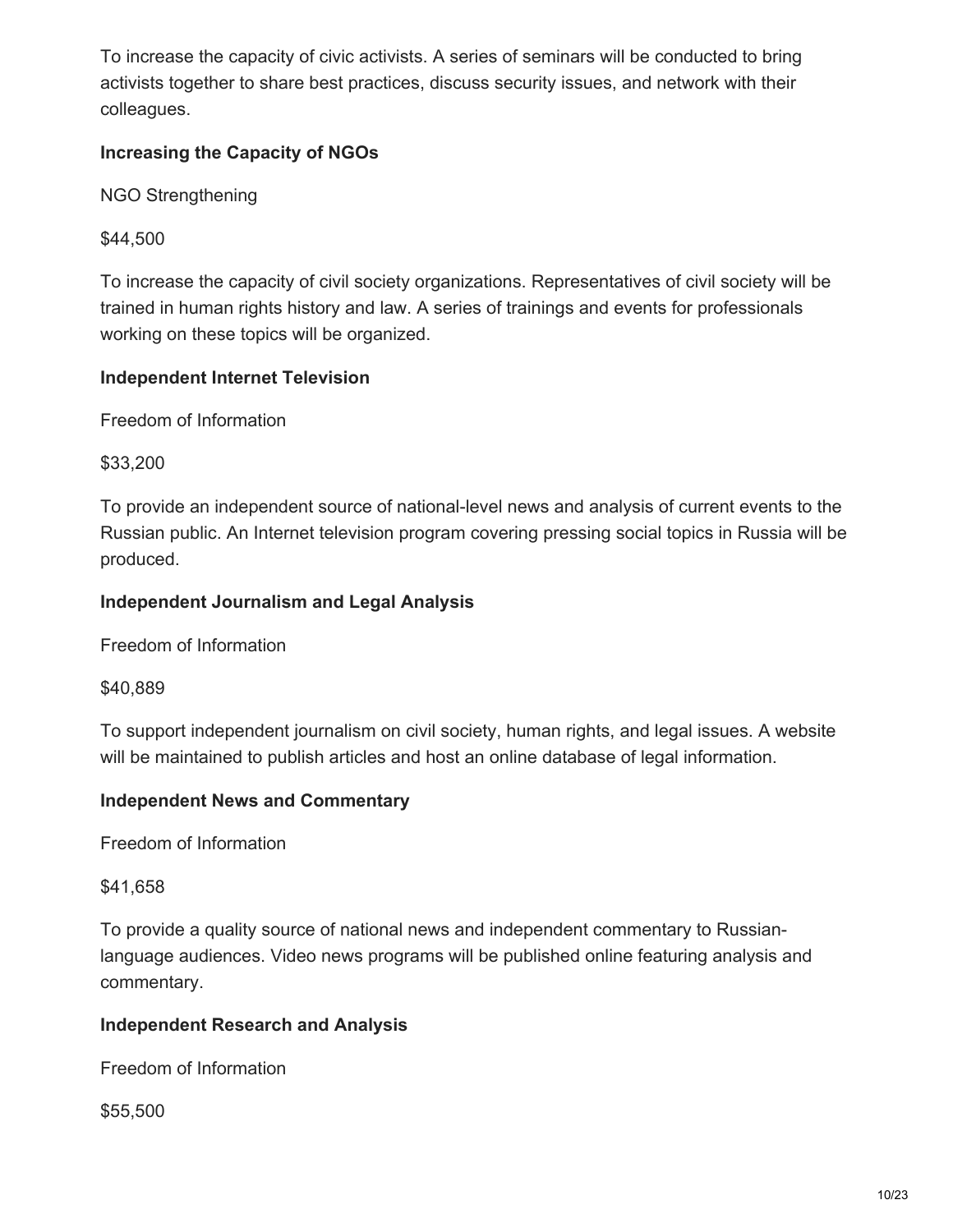To improve the availability of accurate information and independent analysis about Russian society. The project will conduct research and analysis of current events and will publish the results of its research and analyses online.

## **Information Network**

Human Rights

\$90,517

To raise public awareness of and maintain a nationwide information and news collection network about human rights violations. A website will be maintained through which regular updates on instances of civil and human rights violations will be posted.

# **Information Portal**

Freedom of Information

\$68,551

To inform citizens about human rights and ecological problems and ways of resolving them. A website with regularly updated news and information about these issues will be maintained and assistance in networking journalists and activists will be offered.

## **Informational Visits Program**

Freedom of Information

\$63,470

To promote a fact-based narrative on recent international developments for the Russianspeaking public. Project activities will help network public figures and human rights activists by conducting an informational visits program, after which participants can share their recently acquired knowledge with the public.

## **Investigative Journalism and Independent News**

Freedom of Information

## \$49,200

To increase the availability of quality Russian-language investigative journalism and to provide the public with an independent source of news and analysis on developments in Russia. The organization will publish its investigative reporting, analytical articles, and current events coverage online.

## **Investigative Journalism School**

Freedom of Information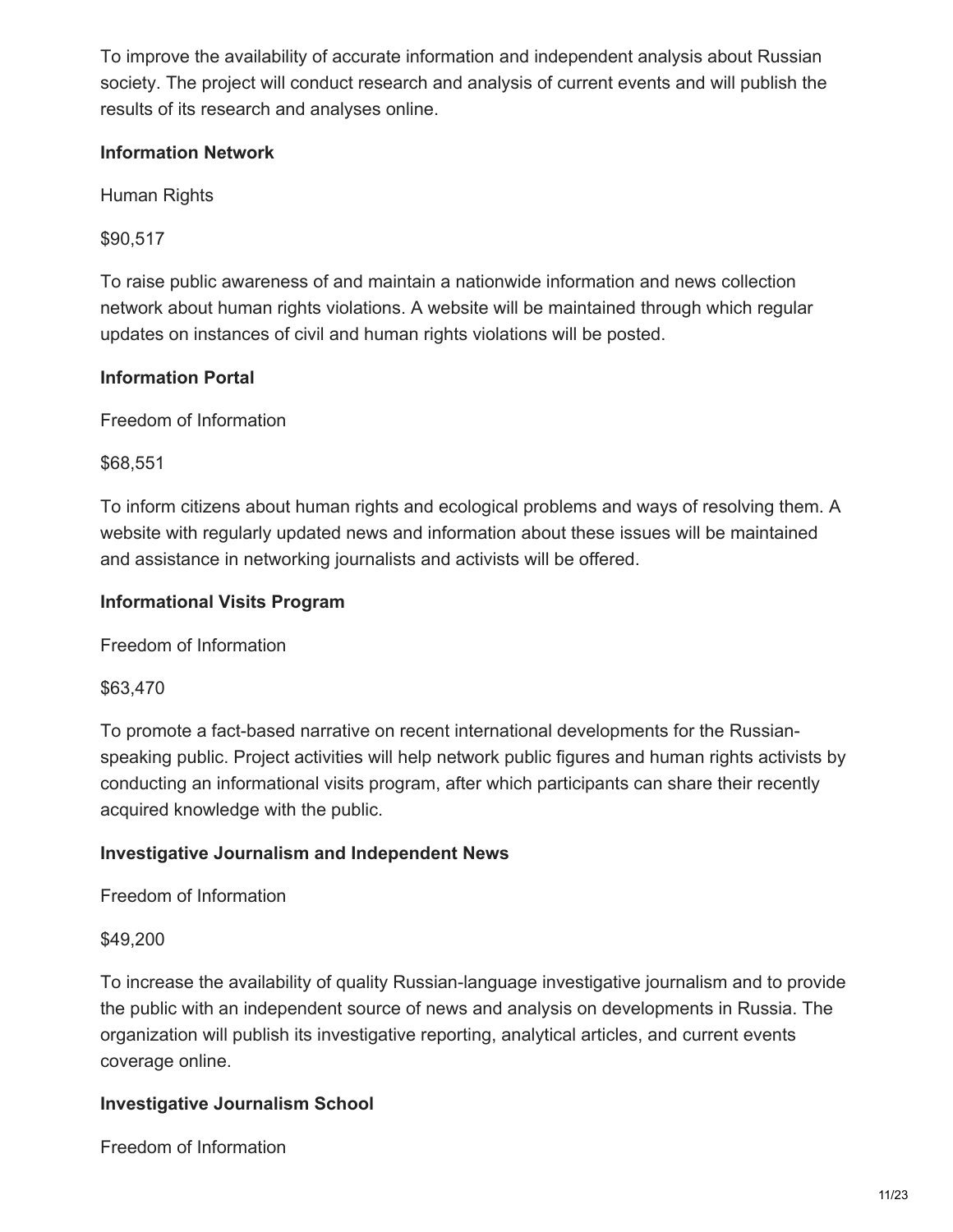## \$80,000

To improve access to high-quality, independent investigative journalism in Russia. An investigative journalism training program will be conducted.

## **Legal Aid**

Human Rights

\$25,230

To help citizens protect their rights and to raise awareness of human rights violations. Support to the victims of human rights abuses will be provided, abuses will be monitored and information about abuses will be published. In addition, citizens will be trained to better understand and defend their rights.

## **Legal Defense for Civil Society**

Human Rights

#### \$200,000

To protect fundamental freedoms. Legal defense to civil society organizations, activists, and others, will be provided and strategic litigation to oppose laws and practices that deny citizens their fundamental freedoms will be pursued.

#### **Legal Defense of Citizens' Rights**

Human Rights

\$43,021

To provide informational and technical assistance to grassroots movements working on locally relevant human rights violations. Support for lawyers working to defend citizens' rights will be provided and activities aimed to educate the public about the corrupt practices that often lead to these violations will be conducted.

## **Legal Defense of Human Rights**

Human Rights

\$120,000

To support human rights defenders and the people they protect. Legal consultations and comprehensive assistance will be offered to human rights defenders, activists, and victims of human rights violations.

#### **Legal Resource Center**

Human Rights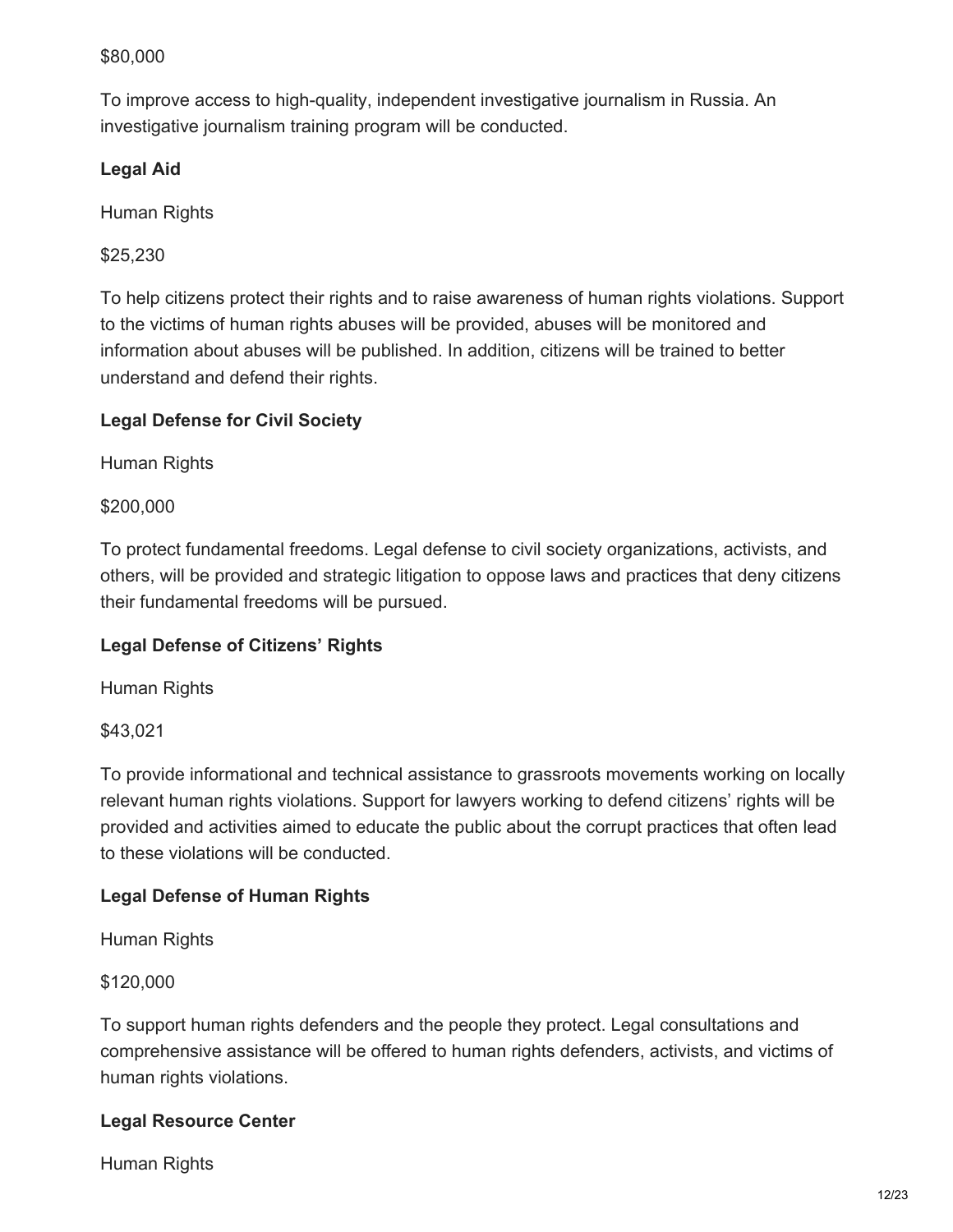#### \$66,664

To provide legal assistance to victims of human rights abuses and to disseminate information concerning such cases. Regular monitoring of human rights abuses will be conducted in collaboration with other NGOs.

## **Local Governance Schools**

Political Processes

\$51,700

To promote engagement by citizens in public activities at the local level in the country. The organization will carry out a series of training programs focused on local governance issues in Russia.

## **Mobile Exhibit**

Civic Education

\$88,484

To raise public awareness of the history of Soviet repression. A historical exhibit will be developed and created and a website to provide the Russian public with information on historical events will be created and maintained.

#### **Monitoring Courts**

Rule of Law

\$34,780

To promote the rule of law and judicial accountability. Activities will focus on promoting accountability and transparency in the judicial system by monitoring court proceedings and publishing the results.

#### **Monitoring Extremism**

Human Rights

\$109,975

To foster greater attention to the problems of extremism and xenophobia and to promote tolerance for ethnic and religious minorities. Activities will include monitoring and analyzing events related to these issues, and publishing the results of their monitoring.

## **Monitoring State Propaganda**

Freedom of Information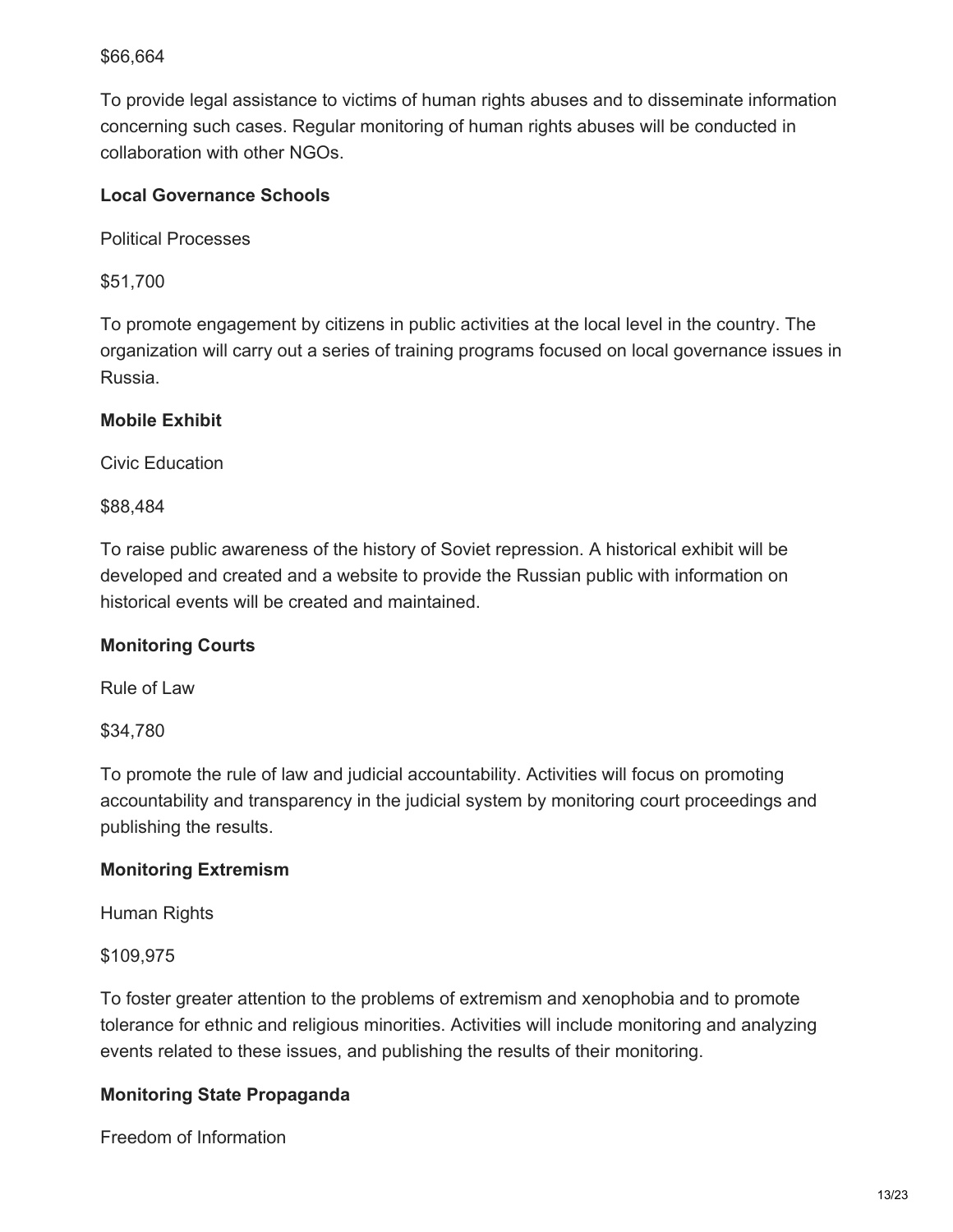#### \$51,000

To increase public awareness of the existence and impacts of manipulative propaganda and misinformation in Russian state-controlled mass media. Program activities will include monitoring and publishing analysis of the news content distributed by state-controlled mass media in Russia.

#### **News from Russia**

Freedom of Information

#### \$39,260

To inform international audiences about recent developments in Russia. A website offering news and analyses of important events in Russia will be maintained and support to civil society activists will be offered.

#### **News Website**

Freedom of Information

\$43,328

To improve access to objective and independent information about current events to the public. A news website that provides objective and independent reporting on a regular basis will be maintained.

## **Policy and Politics Conference**

Democratic Ideas and Values

#### *Supplement:* \$11,850

To facilitate the discussion of approaches to addressing social issues in Russia and to foster cooperation between activists. An online portal will be maintained to support a continuing discussion of social issues in Russia and how to address them.

## **Promoting Accountability**

Accountability

\$48,326

To expose instances of corruption among public officials at the regional and federal levels. Public records will be used to research and investigate reports of corruption and document evidence of corrupt activities. The research will be publicized online and through collaboration with media partners.

# **Promoting Civic Engagement**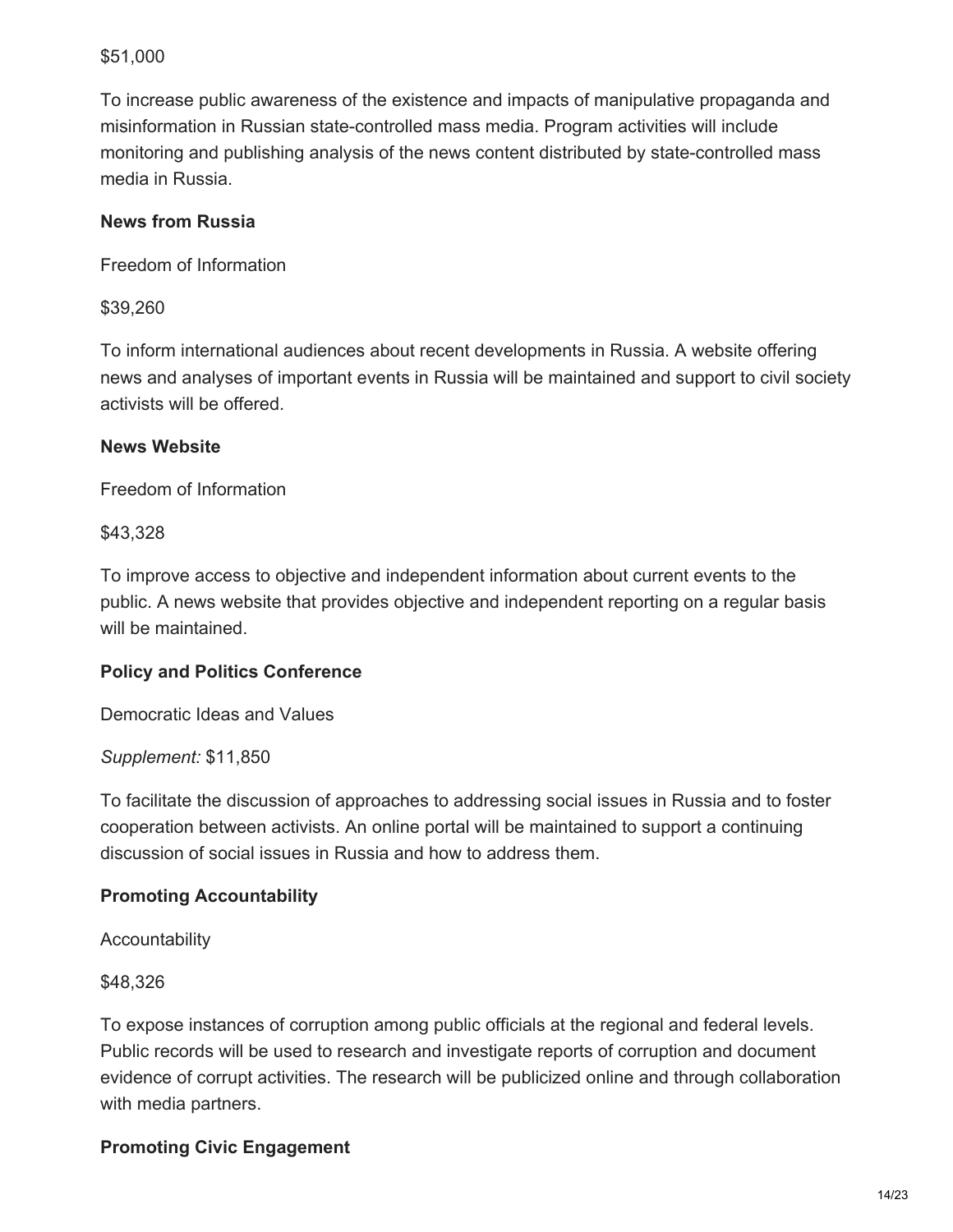## Freedom of Information

## \$69,993

To involve a broader segment of the local population in civic activism and to further discussion of local issues. The organization will maintain an online platform to facilitate the exchange of information and will assist local activists.

## **Promoting Discussion of Historical Events**

Freedom of Information

\$20,790

To inform the public about and to foster open discussion of recent historical events. Documentary materials addressing these issues will be produced and presented.

## **Promoting Freedom of Information**

Freedom of Information

\$133,100

To promote freedom of information by monitoring official information resources. Analyses of proposed and current legislation regarding freedom of information will be conducted and information about these issues will be published online.

## **Promoting Human Rights**

Human Rights

#### \$200,000

To monitor human rights violations and to offer legal aid to victims of human rights violations. The organization will maintain a website with information about its activities and focus areas and it will provide legal advice and assistance to victims of human rights abuses.

#### **Promoting Human Rights**

Human Rights

\$49,900

To enable young people and their families to protect their rights and to decrease the frequency of human rights abuses. Human rights seminars and consultations will be conducted on these issues.

## **Promoting Human Rights**

Human Rights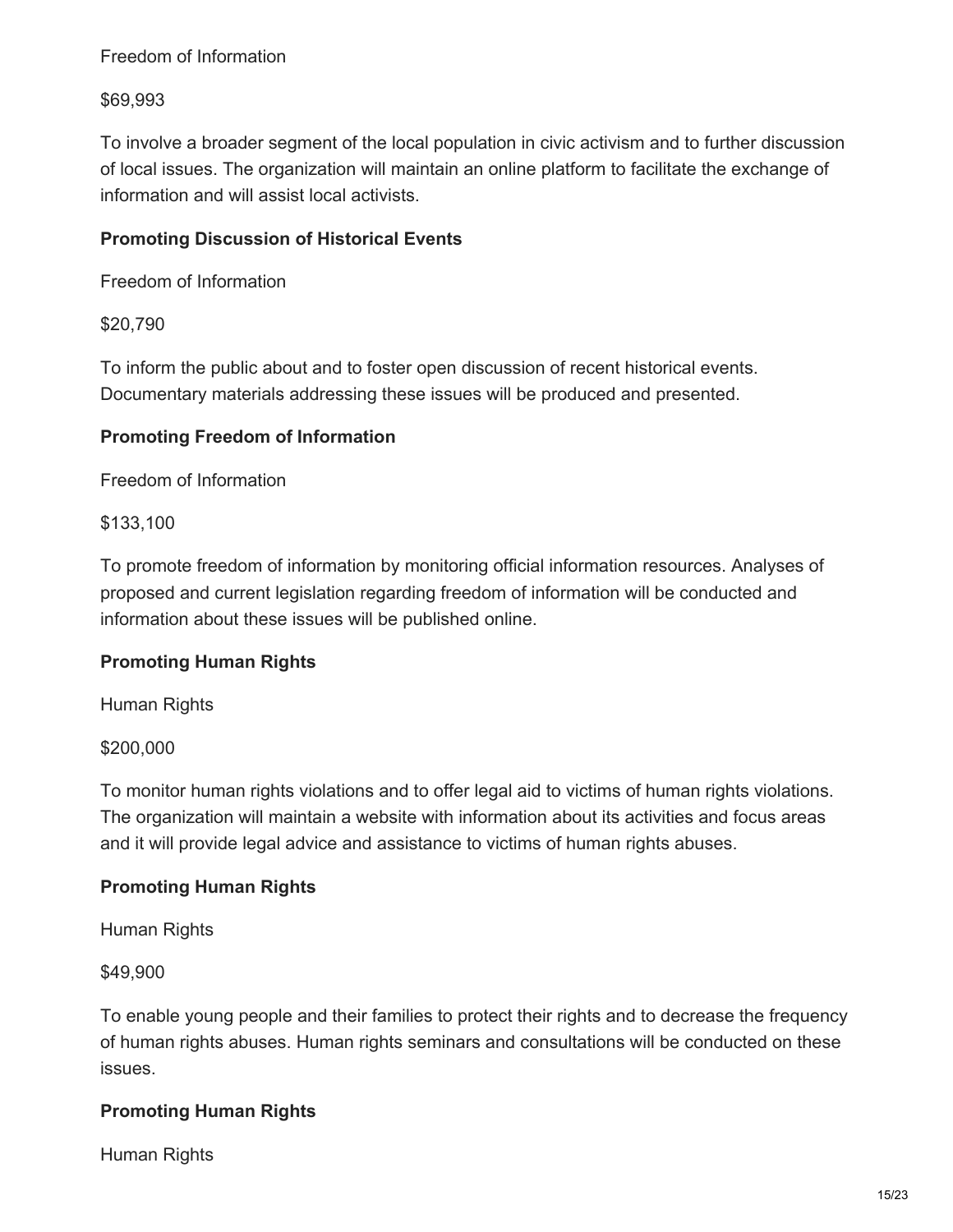#### \$106,300

To monitor human rights violations. Project activities will include monitoring human rights abuses, providing legal consultations, and conducting analyses of previous instances of violations. An informational website will be maintained.

## **Promoting Independent Media**

Freedom of Information

\$64,700

To promote the independent assessment of political, social, and human rights developments in Russia. Information and analysis on political, social, and human rights developments from its regions will be provided.

## **Promoting Minority Rights**

Human Rights

\$58,688

To increase the availability of legal assistance for minorities and to improve the capacity of organizations that offer legal and technical assistance to minorities to plan and conduct activities. A legal and technical assistance program will be conducted, consultations with organizations to increase their capacities will be offered, and a rights monitoring initiative will be launched.

## **Protecting Civil Society Activists**

Human Rights

\$90,168

To foster the respect of, and adherence to, international norms on human rights, rule of law and democratic values in Russia. Activities will include maintaining a website and providing informational and legal support to activists.

## **Protecting Civil Society Activists**

Human Rights

## *Supplement:* \$9,914

To foster the respect of, and adherence to, international norms on human rights, rule of law and democratic values in Russia. Activities will include maintaining a website and providing informational and legal support to activists.

## **Protecting Human Rights**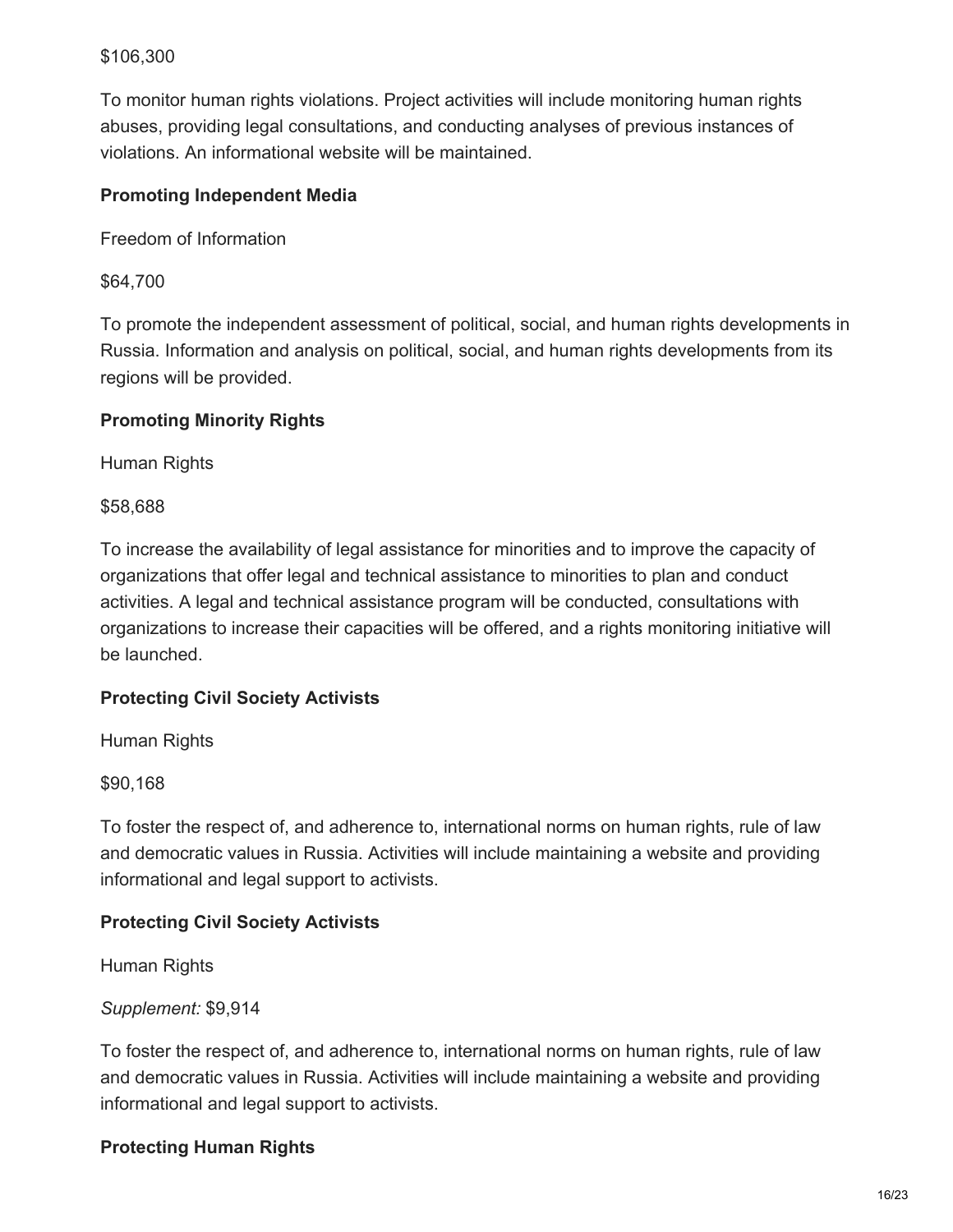#### Human Rights

\$110,038

To reduce the incidence of human rights violations, to strengthen the compliance with and application of international human rights standards, and to help citizens understand their rights. Free legal support will be provided and an informational campaign will be run.

## **Protection of Ethnic Minorities**

Human Rights

\$32,900

To defend minority rights in Russia. Project activities will include providing legal aid and consultations to representatives of minority populations on an as-needed basis.

## **Providing an Open Space for Civil Society**

Democratic Ideas and Values

\$43,494

To enhance the capacity of civil society in Russia. Public events will be held, collaboration between civic activists and organizations will be promoted, and civic education programs will be organized.

#### **Providing Independent Local News**

Freedom of Information

\$44,000

To increase the availability of quality Russian-language investigative journalism and to provide the public with an independent source of news and analysis on developments in Russia. Activities will include publishing its investigative reporting, analytical articles, and current events coverage online.

## **Providing Independent Local Reporting**

Freedom of Information

\$35,000

To raise awareness of local issues and to provide accurate information on local and national news. A website covering local news, events, and civic initiatives will be maintained.

#### **Public Dialogue**

Democratic Ideas and Values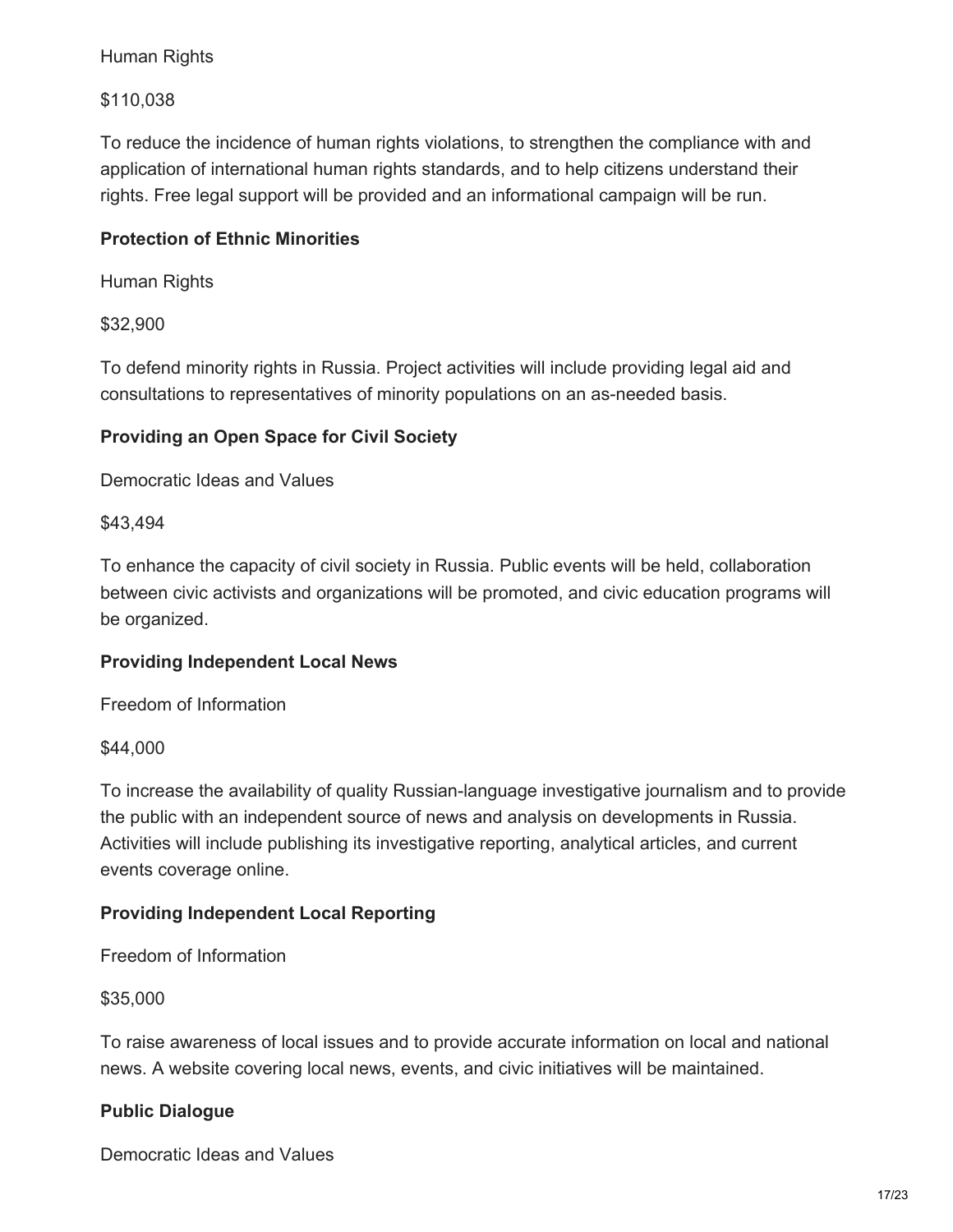## \$48,000

To support civil society and human rights activists. Discussions on history and human rights will be hosted and informational and resource support will be offered to activists, local NGOs and initiative groups.

#### **Public Movements, Past and Present**

Human Rights

\$80,329

To improve public awareness and understanding of the role of repression in Russian history. Activities will include hosting a series of discussions and public events on this topic and providing information on historical events through its website.

#### **Public Opinion Research**

Democratic Ideas and Values

\$36,300

To measure public opinion in order to improve understanding of how human rights abuses and other factors affect local events. Surveys on attitudes on a range of issues will be conducted and published.

#### **Publicizing Corruption**

Accountability

\$39,627

To raise public awareness of corruption in Russia. A series of activities aimed at bringing information and research about cases of corruption in Russia to the public's attention will be conducted.

#### **Raising Awareness of Human Rights**

Human Rights

\$67,860

To provide free legal representation and consultation to victims of human rights violations. Project activities will include collecting information about human rights violations, and providing assistance to victims, including utilizing regional or international instruments for human rights protection and defense.

#### **Resolving Social Issues**

Democratic Ideas and Values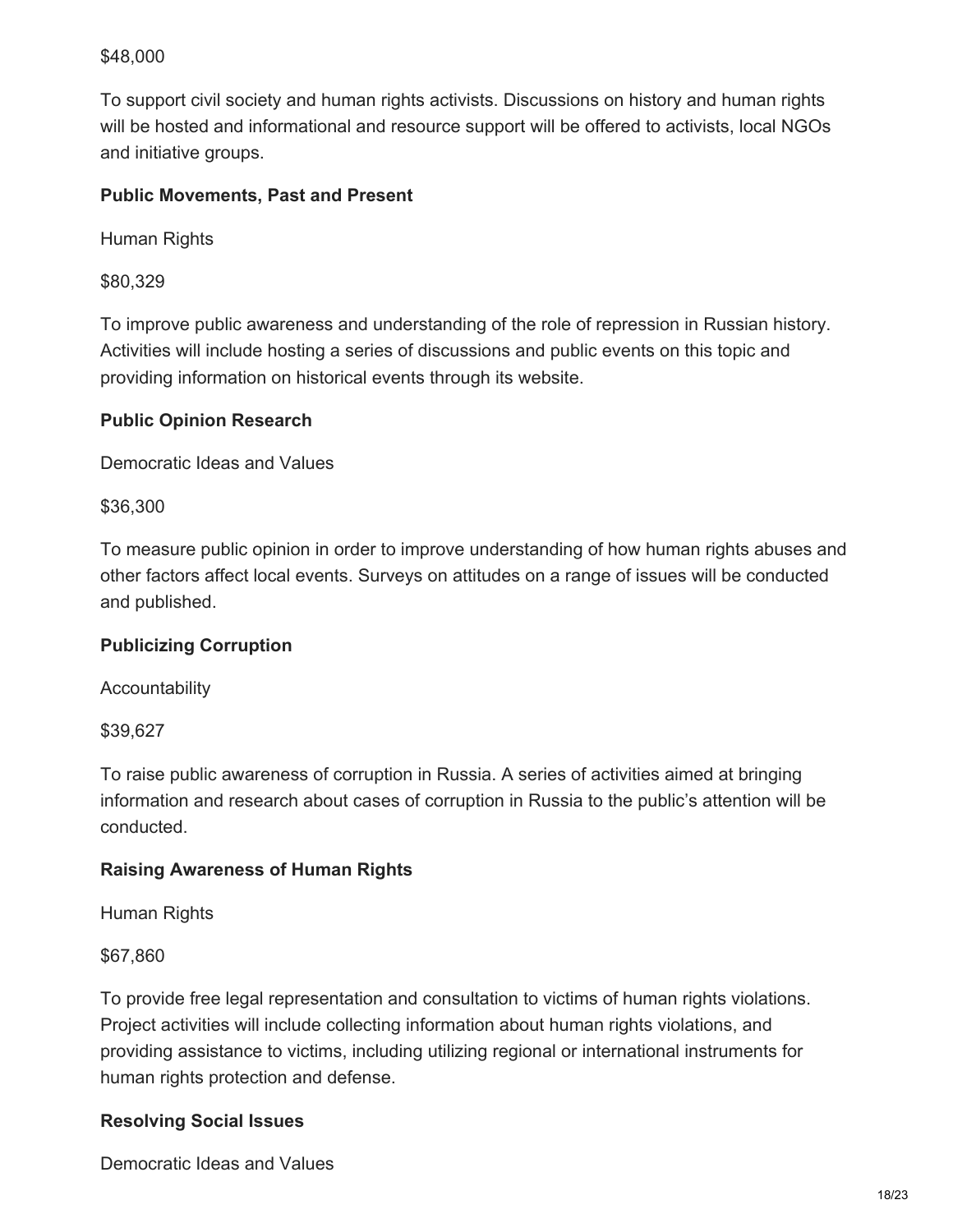## \$34,475

To facilitate the discussion of approaches to addressing social issues in Russia and to foster cooperation between activists. An event dedicated to the discussion of social issues in Russia and how to address them will be held.

#### **Sociological Research**

Freedom of Information

\$91,749

To gauge attitudes among the public. The public's perception of and attitudes toward current and recent events will be researched, and academic analyses of the results of the research will be conducted.

#### **Strengthening Civil Society**

NGO Strengthening

*Supplement:* \$3,249

To strengthen the public outreach capacity of civil society organizations. Communication and advocacy training programs will be organized in order to assist activists in developing their ideas into projects.

#### **Strengthening Civil Society**

NGO Strengthening

\$122,460

To provide informational and legal assistance to civil society organizations and activists. Consultations and trainings that address current challenges facing civil society will be conducted, after which it will follow up with participants to gauge their understanding of these issues.

#### **Strengthening the Capacity of Civil Society**

#### NGO Strengthening

\$39,890

To strengthen the capacities of civic activists and journalists to conduct their work. Informational and professional support to civic activists and journalists in Russia as they conduct projects will be offered.

#### **Strengthening Women's Organization**

Human Rights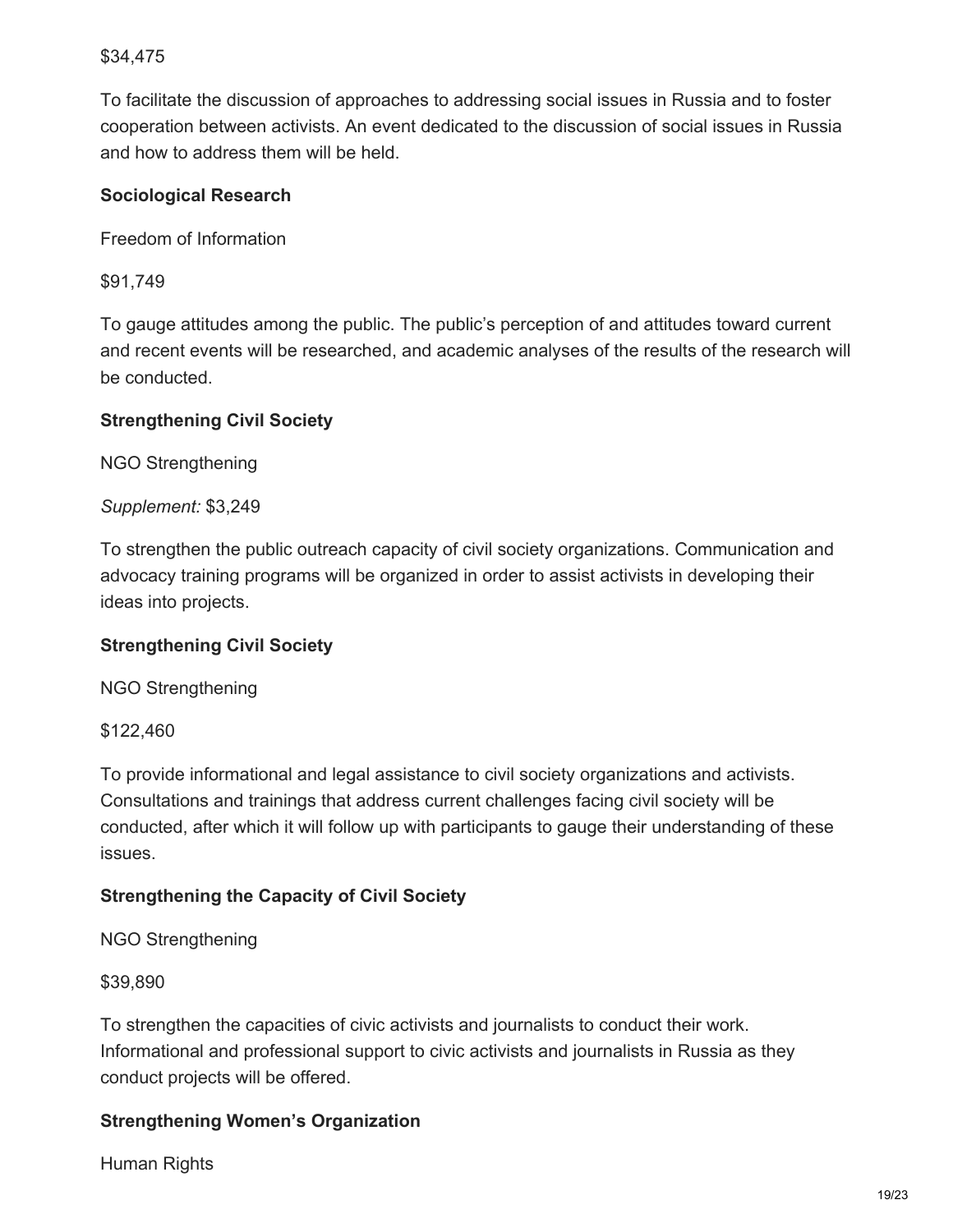#### *Supplement:* \$12,000

To strengthen civil society and to improve the ability of women to protect their rights. Project activities will include conducting trainings, seminars, and discussions with young women that address pressing social issues and their rights.

## **Support for Civil Society**

NGO Strengthening

\$200,000

To support civic debate and open dialogue by providing a venue and resource center for a network of independent civil society groups. A facility will be maintained which will hold exhibitions, seminars, debates, and networking and coordination meetings for civil society activists.

#### **Support for Independent Journalism**

Freedom of Information

\$44,000

To increase the amount of quality independent journalism available to the public. The organization will publish its reporting on significant social issues online.

#### **Support for Investigative Journalism**

Freedom of Information

\$68,600

To increase the availability of independent investigative journalism in Russia and on Russiarelated issues. The organization will conduct a high-quality investigative journalism program and publish the reporting online.

#### **Support for NGOs**

NGO Strengthening

*Supplement:* \$43,288

To support civil society organizations and individual activists. Legal and informational training for civil society activists about their work and their current operating environment will be provided.

#### **Supporting Access to Information**

Freedom of Information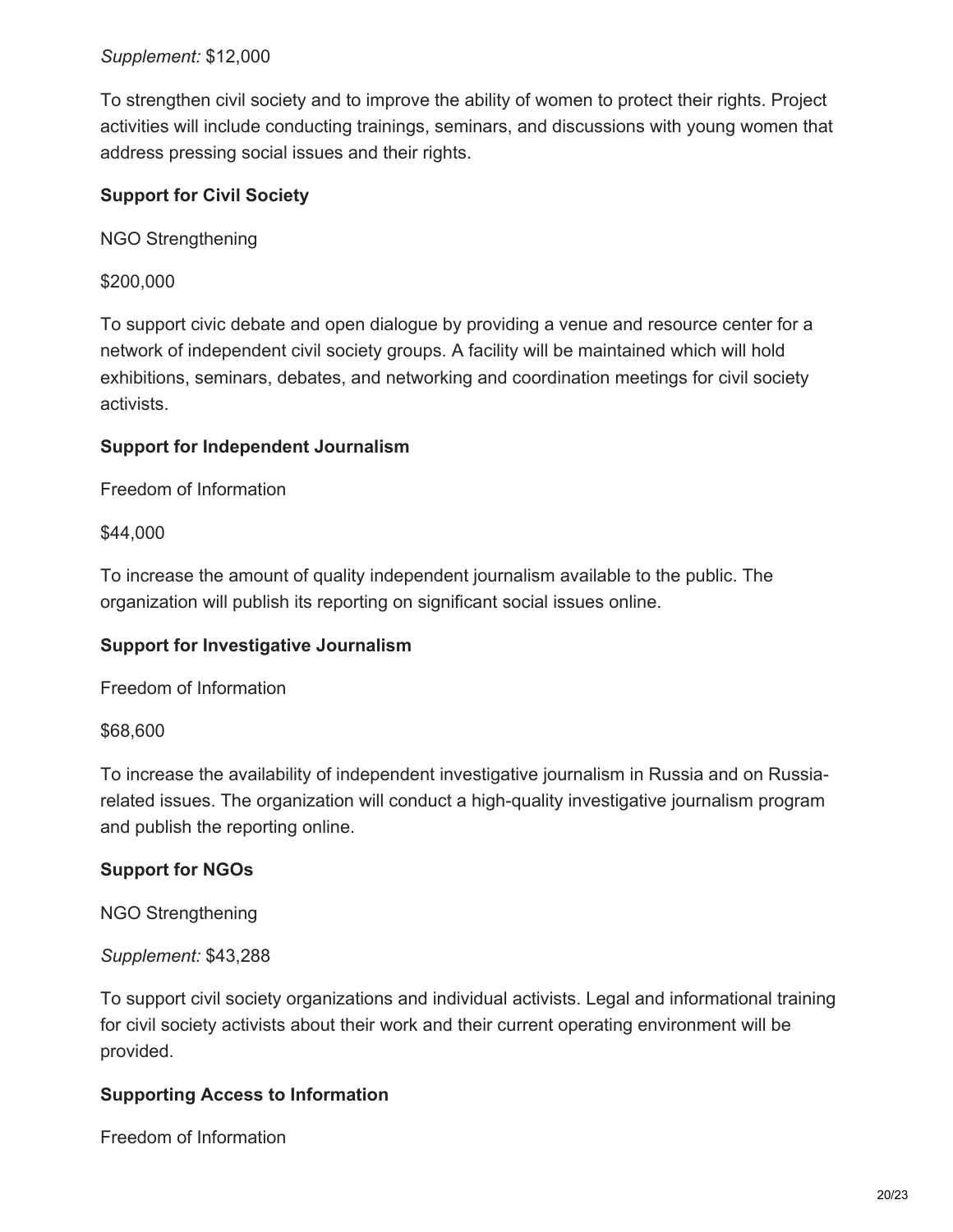#### *Supplement:* \$20,000

To support the freedom of information. Support for a popular online Russian-language video series on news topics will be expanded.

## **Supporting Activists**

Human Rights

\$53,760

To provide support for civil society and human rights activists. Activities will include consultations with its partner networks and offering legal, informational, and technical assistance to activists who are under pressure because of their work.

## **Supporting Activists**

Human Rights

\$60,267

To provide support for activists under pressure. Legal and technical assistance to individual activists facing pressure or threats due to the nature of their work will be provided, and capacity-building and technical support for activists and organizations will be offered.

## **Supporting Civic Activism**

Human Rights

\$30,700

To enable Russian citizens to better protect their rights and to support grassroots initiatives. Project activities will include offering legal support assistance to citizens whose rights have been violated and conducting a series of activities aimed at supporting grassroots initiatives in Russia.

## **Supporting Civil Society**

NGO Strengthening

\$50,000

To maintain a center for the support of citizen initiatives and nonprofit organizations and to counteract negative portrayals of civil society by highlighting the positive contributions that human rights organizations, initiative groups, and individual activists and volunteers make to society. Trainings will be hosted and awareness campaigns on these issues will be conducted.

# **Supporting Civil Society**

NGO Strengthening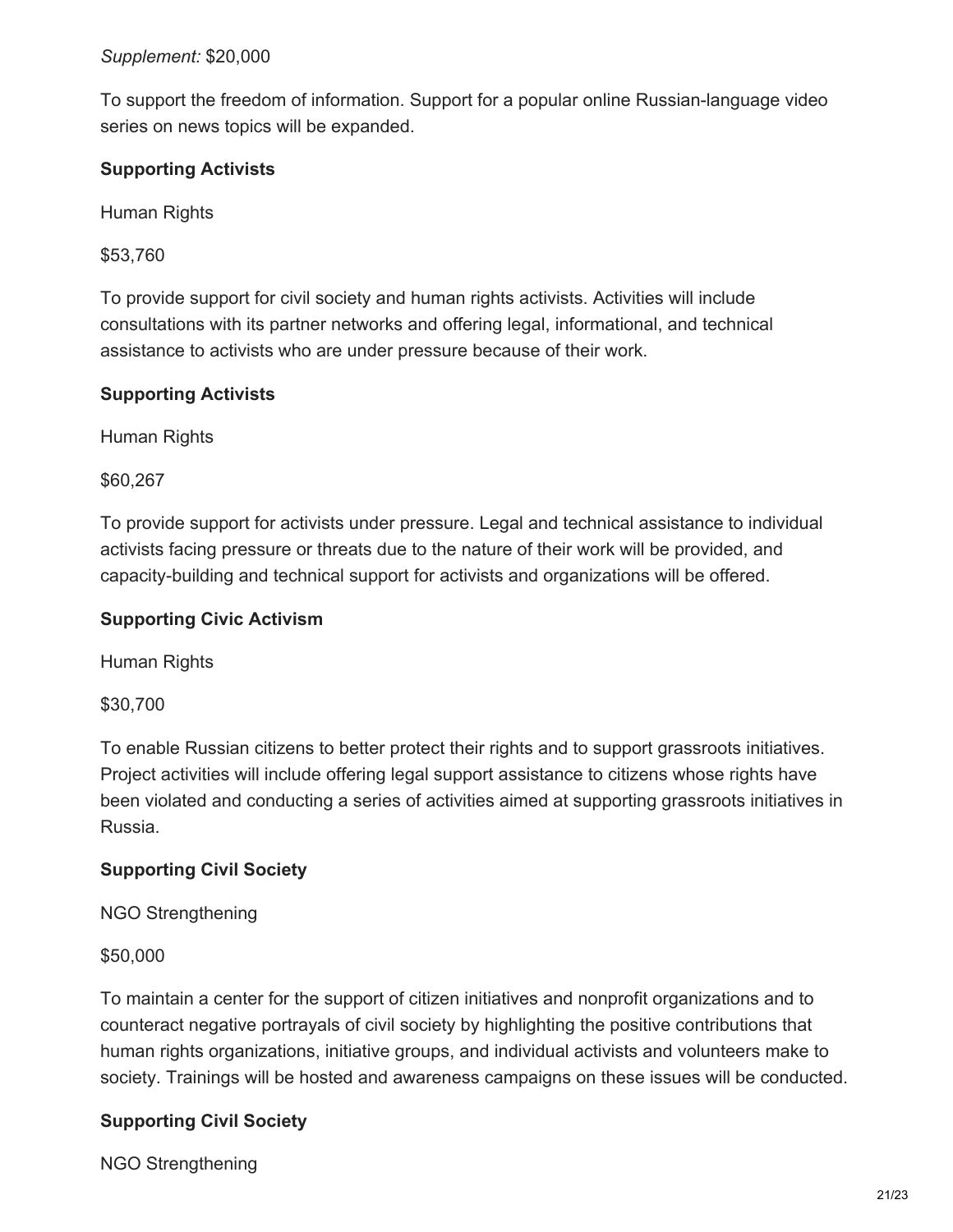## \$100,000

To provide informational and legal assistance to civil society and to raise awareness of human rights violations. Assistance will be provided online and through in-person consultations.

## **Supporting Freedom of Information**

Freedom of Information

\$80,000

To improve the availability of objective information. An independent news source will be operated and will work with bloggers, journalists, and activists.

## **Supporting Human Rights Defenders**

Human Rights

\$40,049

To support regional civil society organizations through public outreach, training, and informational support for activists. Impartial coverage of regional civil organizations will be provided and activists in need will be assisted.

## **Supporting Independent Media**

Freedom of Information

\$45,546

To provide an independent source of information on developments in Russia and the world for Russian-language audiences. An independent Russian-language media project to provide high-quality reporting to the public will be conducted.

## **Supporting Independent Media**

Freedom of Information

\$39,600

To increase public awareness of social, political, and human rights developments in Russia. Content related to the development of democratic norms and competitive politics in Russia will be published.

## **Supporting Russian Activists**

Democratic Ideas and Values

\$48,000